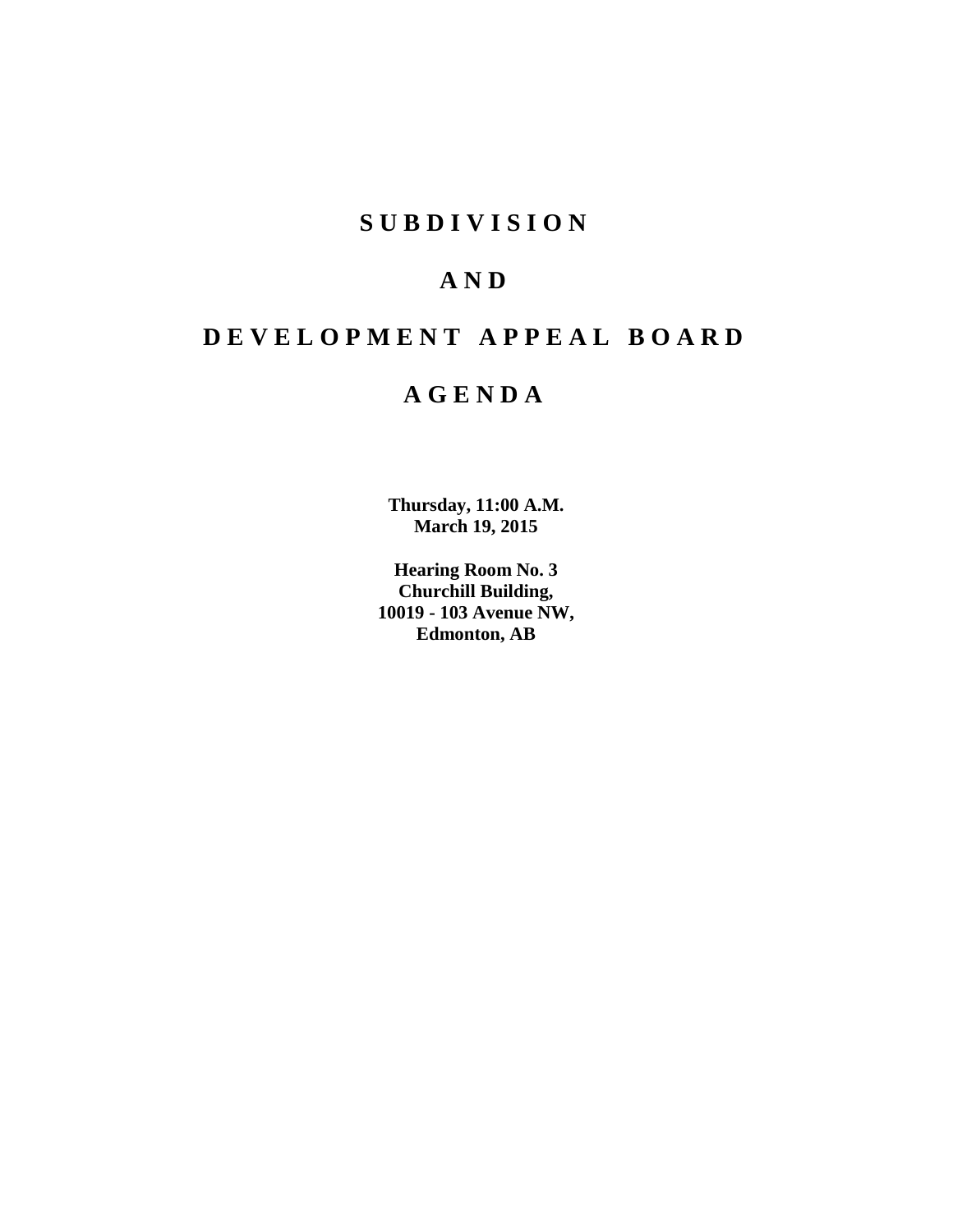# **SUBDIVISION AND DEVELOPMENT APPEAL BOARD HEARING ROOM NO. 3**

|                                 | 9:00 A.M.    | SDAB-D-15     | Install (1) Freestanding On-premises Sign and<br>Fascia On-premises Sign (Kandath Law<br>870-001                      |  |  |
|---------------------------------|--------------|---------------|-----------------------------------------------------------------------------------------------------------------------|--|--|
| BREAK: 10:30 A.M. to 11:00 A.M. |              |               |                                                                                                                       |  |  |
| $\mathbf{I}$                    | 11:00 A.M.   | SDAB-D-15-058 | Develop a Secondary Suite on the second floor<br>in an existing Single Detached House (existing)<br>without permits)  |  |  |
|                                 |              |               | 10926 - 77 Avenue NW<br>Project No.: 160302808-004                                                                    |  |  |
|                                 |              |               | LUNCH BREAK: 12:30 A.M. to 1:00 P.M.                                                                                  |  |  |
| III                             | $1:00$ P.M.  | SDAB-D-15-057 | To install a Freestanding Minor Digital On-<br>premises Off-premises Sign (2 faces north /<br>south) (OUTFRONT MEDIA) |  |  |
|                                 |              |               | 12320 – Mount Lawn Road NW<br>Project No.: 163889410-001                                                              |  |  |
|                                 | <b>NOTE:</b> |               | Unless otherwise stated, all references to "Section numbers" refer to                                                 |  |  |

*the authority under the Edmonton Zoning Bylaw 12800.*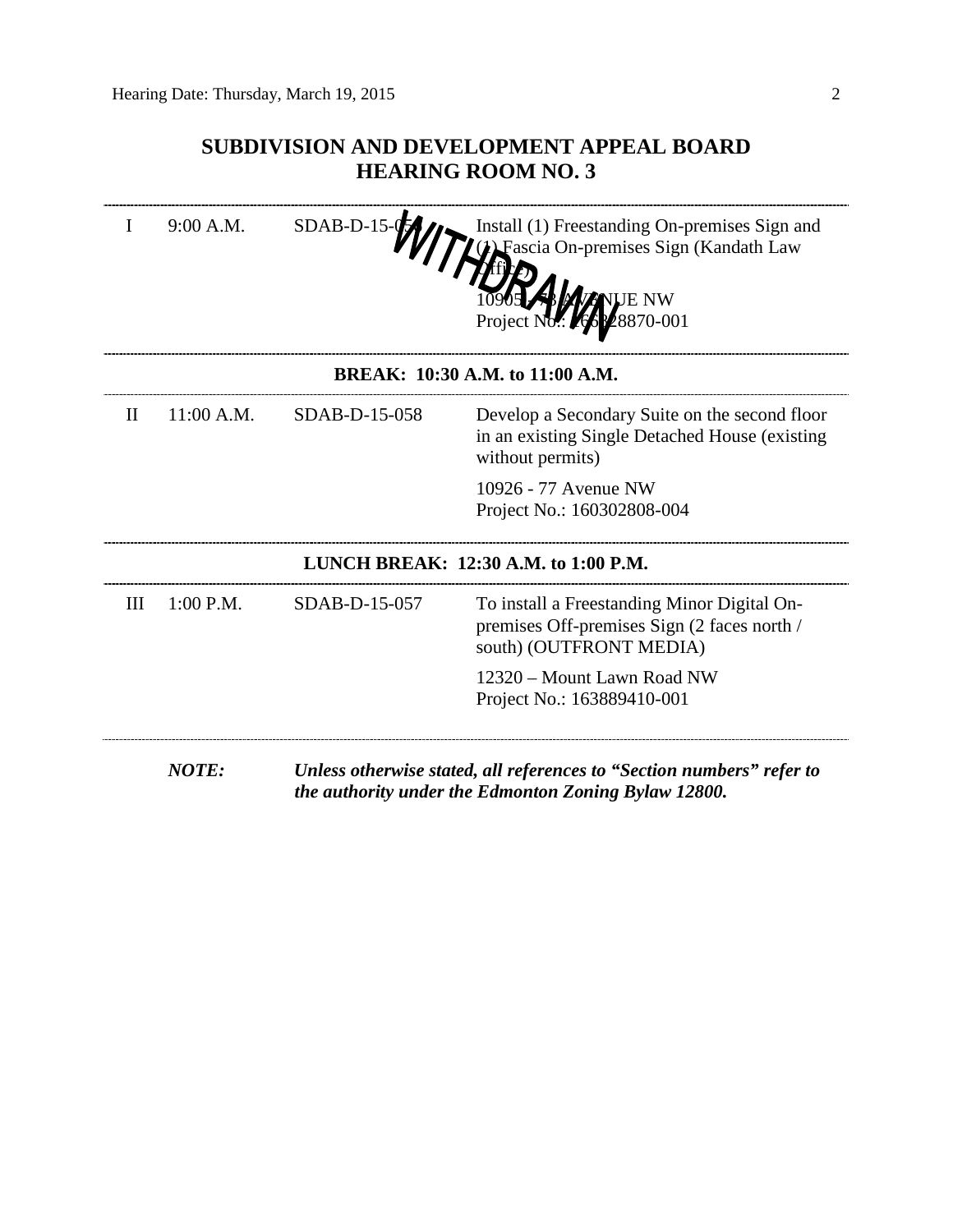### **ITEM I: 9:00 A.M. FILE: SDAB-D-15-056**

## AN APPEAL FROM THE DECISION OF THE DEVELOPMENT OFFICER BY AN ADJACENT PROPERTY OWNER

APPELLANT:

APPLICATION NO.: 166828870-001

APPLICATION TO: Install (1) Freestanding On-premises Sign and (1) Fascia On-premises Sign (Kandath Law Office)

DECISION OF THE DEVELOPMENT AUTHORITY: Approved with conditions

DECISION DATE: February 5, 2015

DATE OF APPEAL: February 23, 2015

RESPONDENT:

MUNICIPAL DESCRIPTION

NOTIFIC ATION PERIOD: February 10, 2015 through February 23, 2015



OVERLAY: Medium Scale Residential Infill **Overlay** 

STATUTORY PLAN: 109 Street Corridor Area Redevelopment Plan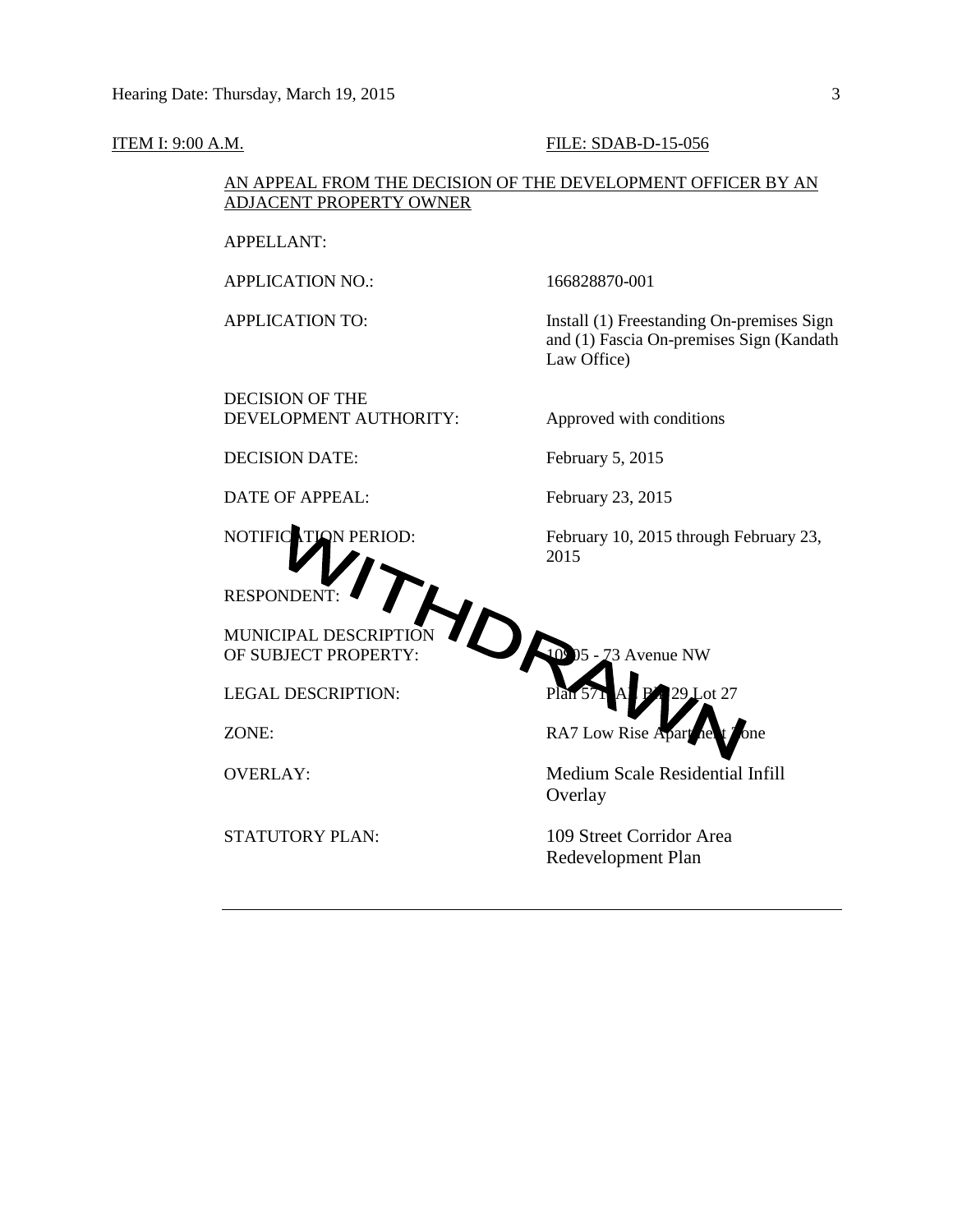### ITEM II: 11:00 A.M. FILE: SDAB-D-15-058

### AN APPEAL FROM THE DECISION OF THE DEVELOPMENT OFFICER

APPELLANT:

APPLICATION NO.: 160302808-004

DECISION OF THE DEVELOPMENT AUTHORITY: Refused

DECISION DATE: February 6, 2015

DATE OF APPEAL: February 23, 2015

MUNICIPAL DESCRIPTION OF SUBJECT PROPERTY: 10926 - 77 Avenue NW

LEGAL DESCRIPTION: Plan I24 Blk 18 Lot 2

APPLICATION TO: Develop a Secondary Suite on the second floor in an existing Single Detached House (existing without permits)

ZONE: RF3 Small Scale Infill Development Zone

OVERLAY: Mature Neighbourhood Overlay

STATUTORY PLAN: McKernan-Belgravia Station Area Redevelopment Plan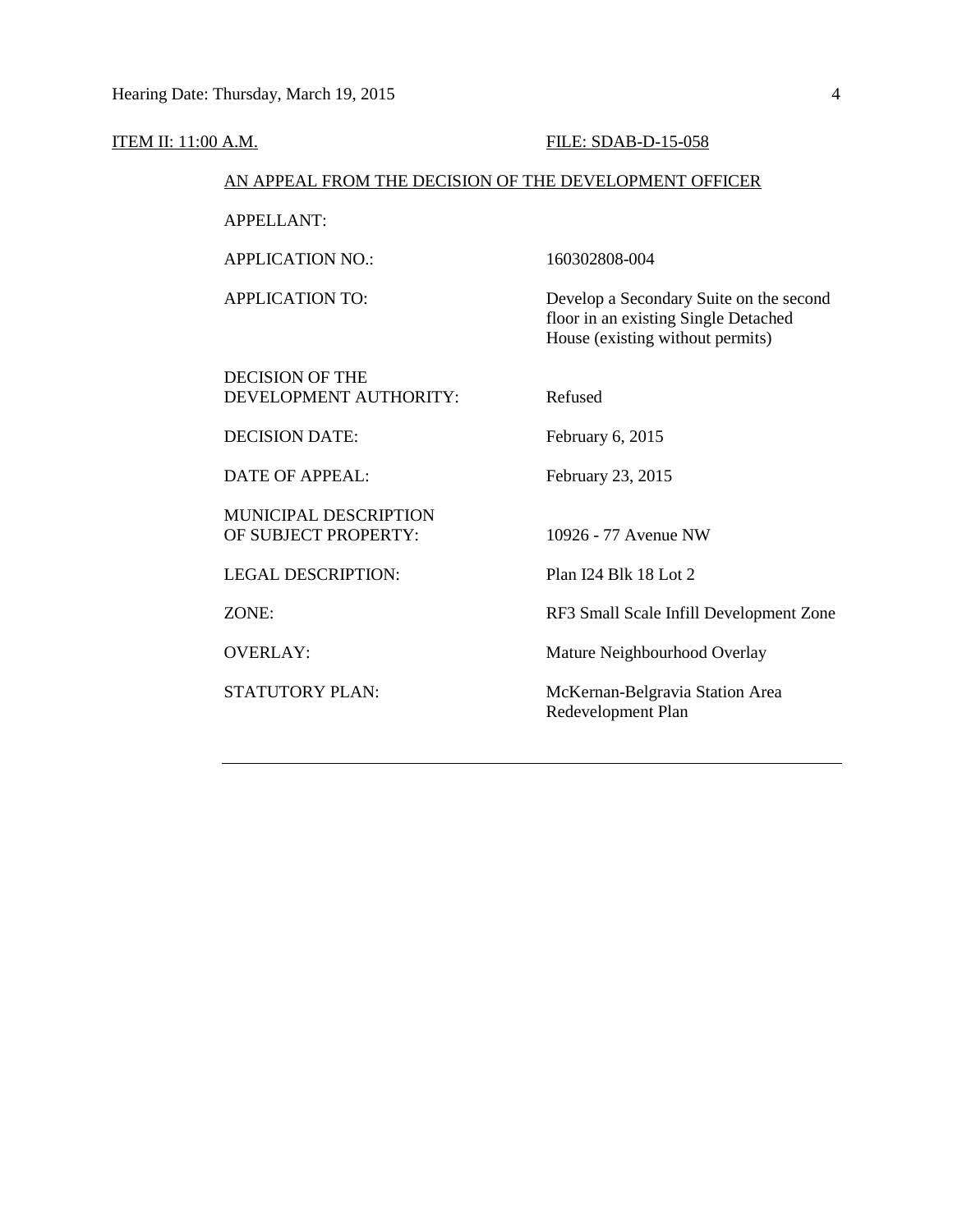### DEVELOPMENT OFFICER'S DECISION

REFUSED - The proposed development is refused for the following reasons:

This application shall be refused based on an excessive floor area proposed for the Secondary Suite, and an inability to meet parking requirements on site.

Edmonton Zoning By-Law No. 12800: Section 86.2(b) states that, "in the case of a Secondary Suite developed completely or partially above grade, the Floor Area (excluding the area covered by stairways) shall not exceed 40% of the total Floor Area above grade of the building containing the associated principal Dwelling, nor 70 m2, whichever is the lesser". Plans indicate that the area of Secondary Suite proposed above grade is 108.7 m2. This exceeds the 40% of the total floor area above grade and/or 70 m2.

Edmonton Zoning Bylaw #12800: Section 54.2 (Schedule 1) states that 2 parking spaces are required for a Single Detached House, and 1 parking space is required per 2 Sleeping Units within a Secondary Suite, in addition to the parking requirements for the Primary Dwelling. 4 parking spaces in total are required. The site plan indicates that there is only space available for 3 parking stalls, one of which would be small vehicle parking.

### APPELLANT'S SUBMISSION

We would like to appeal the decision with the following two reasons:

- 1) For the secondary suite, we will only rent to tenants having one small car. We will put this restriction in the lease and in the advertisement.
- 2) We will restrict our renting of the secondary suite to two tenants only. We will close off (a) one bedroom with a bathroom, and (b) another bedroom. Therefore, the total area of the secondary suite will be reduced to 750 square feet, which is 70 square meters.

The reduction calculation is shown below:

1170 Square feet - 157 Square feet (a bedroom), 200 square feet (a bedroom with a bathroom), 63 square feet (Stair case)

 $= 750$  Square feet.

I would also like to share that we are really good landlord and ask for extremely reasonable rent. We have a genuine sense of serving students as my late sister's vision. We would like to keep her vision.

Thank you for looking into our appeal. Much Appreciated.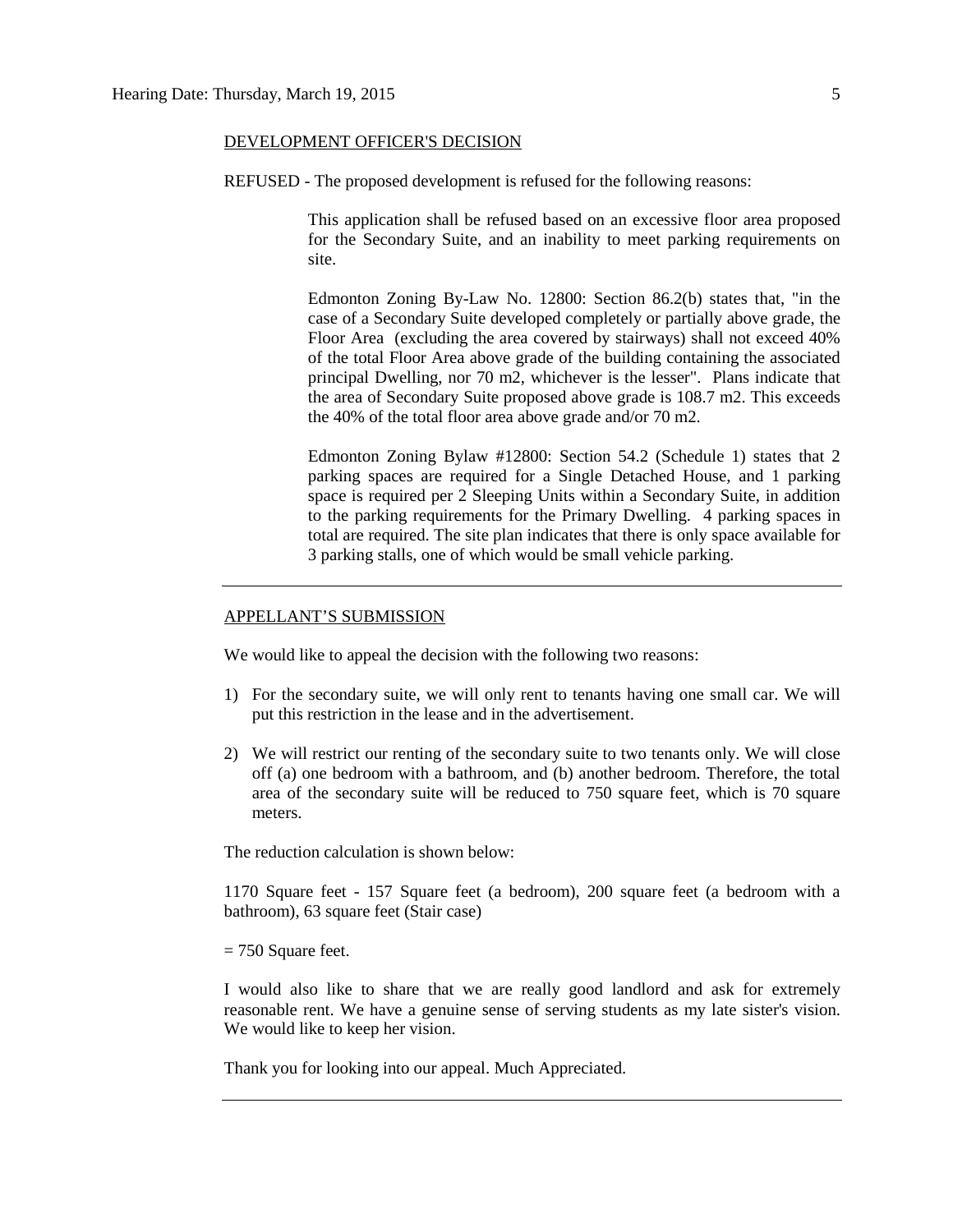This is an application to develop a Secondary Suite on the second floor in an existing Single Detached House (existing without permits).

The site is located north of 77 Avenue and west of 109 Street and is zoned RF3 Small Scale Infill Development Zone, Section 140 of the Edmonton Zoning Bylaw 12800. The site is within the Mature Neighbourhood Overlay, Section 814 of the Edmonton Zoning Bylaw 12800 and within the McKernan-Belgravia Station Area Redevelopment Plan, Bylaw 16408, approved by Council on July 2, 2013.

Section 686(1)(a)(i) of the *Municipal Government Act* states "a development appeal to a subdivision and development appeal board is commenced by filing a notice of the appeal, containing reasons, with the board within 14 days….after the date on which the person is notified of the order or decision or the issuance of the development permit."

The decision of refusal by the Development Officer is dated February 6, 2015. Fourteen days from the decision date is February 20, 2015 and the Notice of Appeal was filed on February 23, 2014.

A **Secondary Suite** is a Permitted Use in the RF3 Small Scale Infill Development Zone, Section 140.2(7).

Under Section 7.2(7), **Secondary Suite** means development consisting of a Dwelling located within, and Accessory to, a structure in which the principal use is Single Detached Housing. A Secondary Suite has cooking facilities, food preparation, sleeping and sanitary facilities which are physically separate from those of the principal Dwelling within the structure. A Secondary Suite also has an entrance separate from the entrance to the principal Dwelling, either from a common indoor landing or directly from the side or rear of the structure. This Use Class includes the Development or Conversion of Basement space or above-grade space to a separate Dwelling, or the addition of new floor space for a Secondary Suite to an existing Single Detached Dwelling. This Use Class does not include Duplex Housing, Semi-detached Housing, or Apartment Housing, and does not include Garage Suites, Garden Suites, or Lodging Houses.

The submitted Plot Plan created by Hagen Surveys (1982) Ltd., dated October 24, 2006 shows that the subject site has a Site Width of 10.06 metres and a Site depth of 40.23 metres. The plans show a 7.32 metres by 6.55 metres detached Garage that is 4.50 metres from the (north) Rear Lot Line, 1.22 metres from the (west) Side Lot Line, and 1.52 metres from the (east) Side Lot Line. Vehicular access to the Garage is from the (north) rear lane.

The plans show the proposed Secondary Suite is located in the second floor and consists of 4 bedrooms, 3 bathrooms, a kitchen, and office. Access to the Suite is from a common landing on the (east) side elevation of the Principal Building.

Section 140.4(21) states Secondary Suites shall comply with Section 86 of this Bylaw.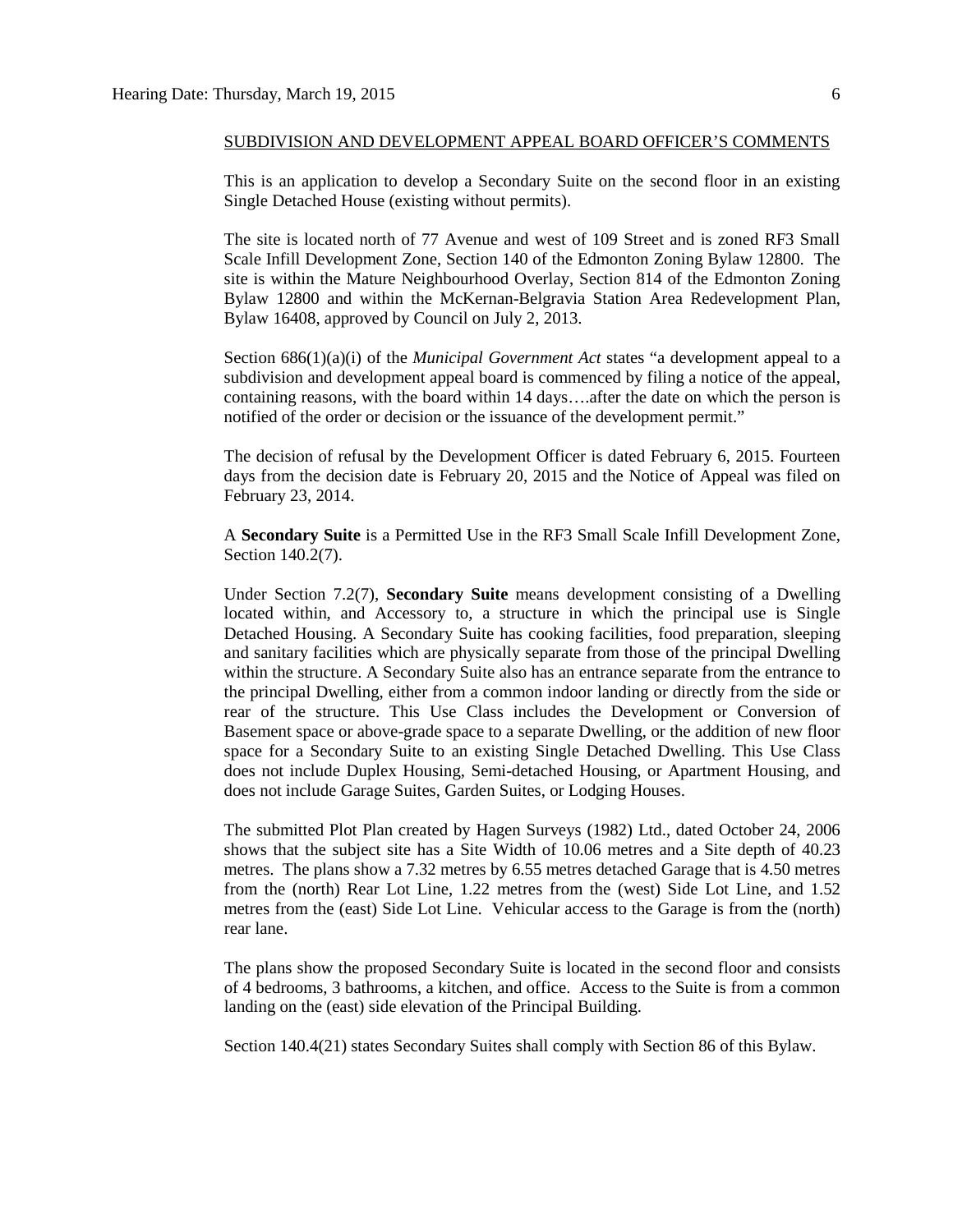Section 86(2)(b) states in the case of a Secondary Suite developed completely or partially above grade, the Floor Area (excluding the area covered by stairways) shall not exceed 40 percent of the total Floor Area above grade of the building containing the associated principal Dwelling, nor 70 square metres, whichever is the lesser.

# **The Development Officer determined the maximum Floor Area is 70 square metres. The proposed development provides a Floor Area of 108.7 square metres, which is in excess of the maximum by 38.7 square metres.**

Section 54.2 Schedule  $1(A)(3)$  states, for Single Detached Housing, 2 parking spaces are required per Dwelling, which may be in tandem and may include 1 Garage space. Where a Front Yard driveway provides access to a parking space that is not within the Front Yard, the Development Officer may consider this driveway as the provision of a second car parking space that is in tandem.

Section 54.2 Schedule  $1(A)(2)$  states, for a Secondary Suite, 1 parking space is required per 2 Sleeping Units in addition to the parking requirements for primary Dwelling. Tandem Parking is allowed for Secondary Suites, Garage Suites and Garden Suites.

# **The Development Officer determined 4 parking spaces are required. The Development Officer determined the proposed development provides 3 parking spaces, which is deficient by 1 parking space.**

Section  $54.2(4)(a)(i)$  states all required parking spaces shall be clear of any access driveways, aisles, ramps, columns, Signs or other similar obstructions, and except as provided below, each required off-street parking space shall be a minimum of 2.6 metres width with a minimum clear length of 5.5 metres exclusive of access drives or aisles, ramps, columns. Parking spaces shall have a vertical clearance of at least 2.0 metres. For parallel parking, the length of the parking spaces shall be increased to 7.0 metres, except that an end space with an open end shall be a minimum length of 5.5 metres.

Section 86 states a Secondary Suite shall comply with the following regulations:

- 1. the minimum Site area for a Single Detached Dwelling containing a Secondary Suite is 360 square metres, except in the case of the RR Zone, where it shall be the same as the minimum Site area for the Zone.
- 2. the maximum Floor Area of the Secondary Suite shall be as follows:
	- a. in the case of a Secondary Suite located completely below the first storey of a Single Detached Dwelling (other than stairways or a common landing), the Floor Area (excluding the area covered by stairways) shall not exceed the Floor Area of the first storey of the associated principal Dwelling.
	- b. …
- 3. the minimum Floor Area for a Secondary Suite shall be not less than 30 square metres.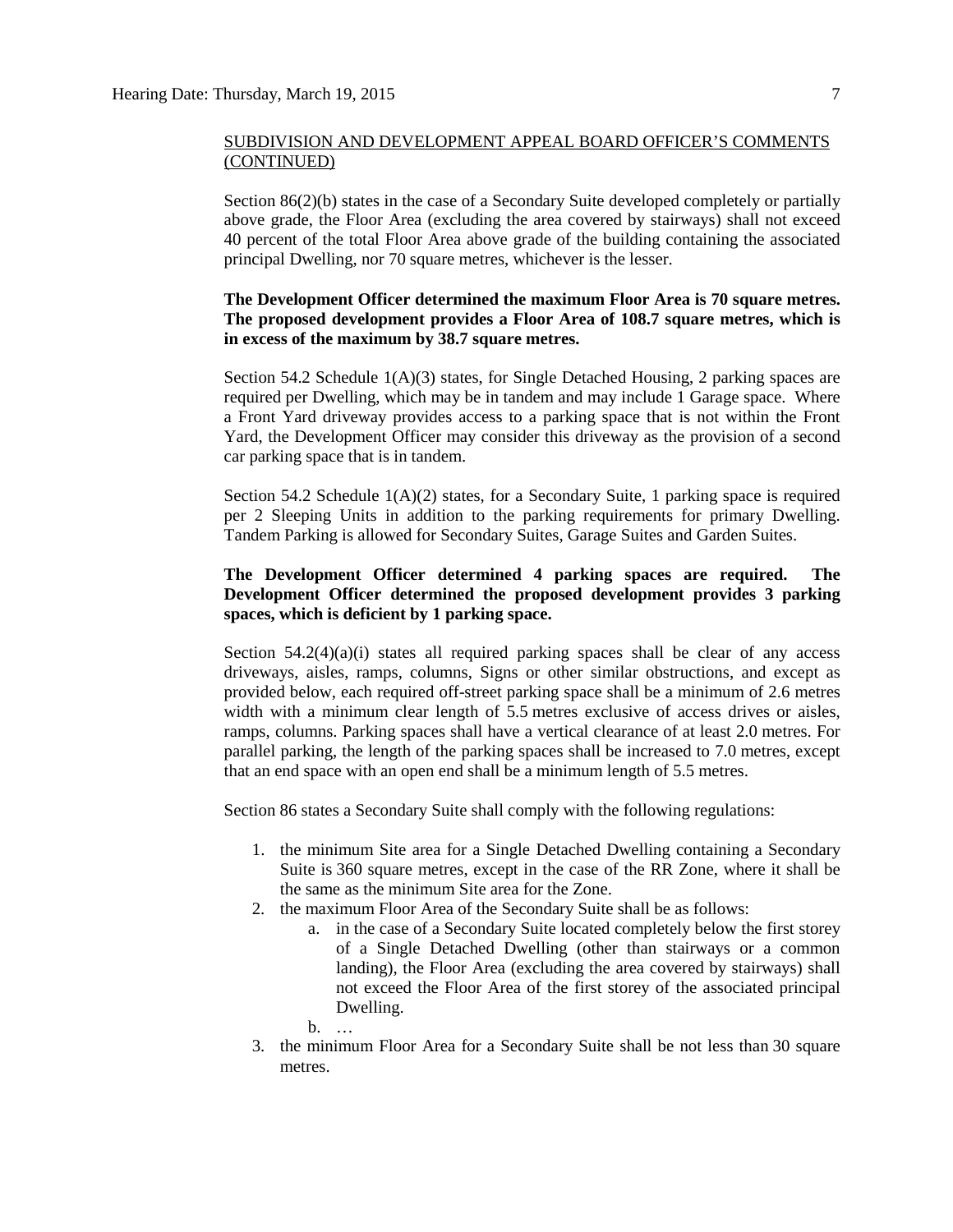- 4. a Secondary Suite shall be developed in such a manner that the exterior of the principal building containing the Secondary Suite shall appear as a single Dwelling.
- 5. only one of a Secondary Suite, a Garage Suite or Garden Suite may be developed in conjunction with a principal Dwelling.
- 6. a Secondary Suite shall not be developed within the same principal Dwelling containing a Group Home or Limited Group Home, or a Major Home Based Business, unless the Secondary Suite is an integral part of a Bed and Breakfast Operation in the case of a Major Home Based Business;
- 7. notwithstanding the definition of Household within this Bylaw, the number of unrelated persons occupying a Secondary Suite shall not exceed three.
- 8. the Secondary Suite shall not be subject to separation from the principal Dwelling through a condominium conversion or subdivision.
- 9. Secondary Suites shall not be included in the calculation of densities in this Bylaw.
- 10. notwithstanding Secondary Suites being listed as Permitted or Discretionary Uses within any Zone, they shall be subject to the regulations of the Edmonton-Strathcona County Joint Planning Study Area Secondary, Garage and Garden Suites Overlay in Section 822 of this Bylaw.

Under Section 6.1(34), **Floor Area** means the total Floor Area of the building or structure, contained within the outside surface of the exterior and Basement walls, provided that in the case of a wall containing windows, the glazing line of windows may be used.

Under Section 6.1(95), **Sleeping Unit** means a Habitable Room in a building used for Congregate Living in which the room is occupied by a person under any form of accommodation agreement providing remuneration for the room, and the room:

- a. does not include provision for cooking or food preparation except as provided for in Section 76 and 79 of this Bylaw;
- b. may or may not be equipped with sanitary facilities; and
- c. provides accommodation for a maximum of two persons.

Under Section 6.1(27), **Dwelling** means a self contained unit comprised of one or more rooms accommodating sitting, sleeping, sanitary facilities, and a principal kitchen for food preparation, cooking, and serving. A Dwelling is used permanently or semipermanently as a residence for a single Household.

Under Section 6.1(100), **Tandem Parking** means two parking spaces, one behind the other, with a common or shared point of access to the manoeuvring aisle.

Section 814.1 states the purpose of this Overlay is to ensure that new low density development in Edmonton's mature residential neighbourhoods is sensitive in scale to existing development, maintains the traditional character and pedestrian-friendly design of the streetscape, ensures privacy and sunlight penetration on adjacent properties and provides opportunity for discussion between applicants and neighbouring affected parties when a development proposes to vary the Overlay regulations.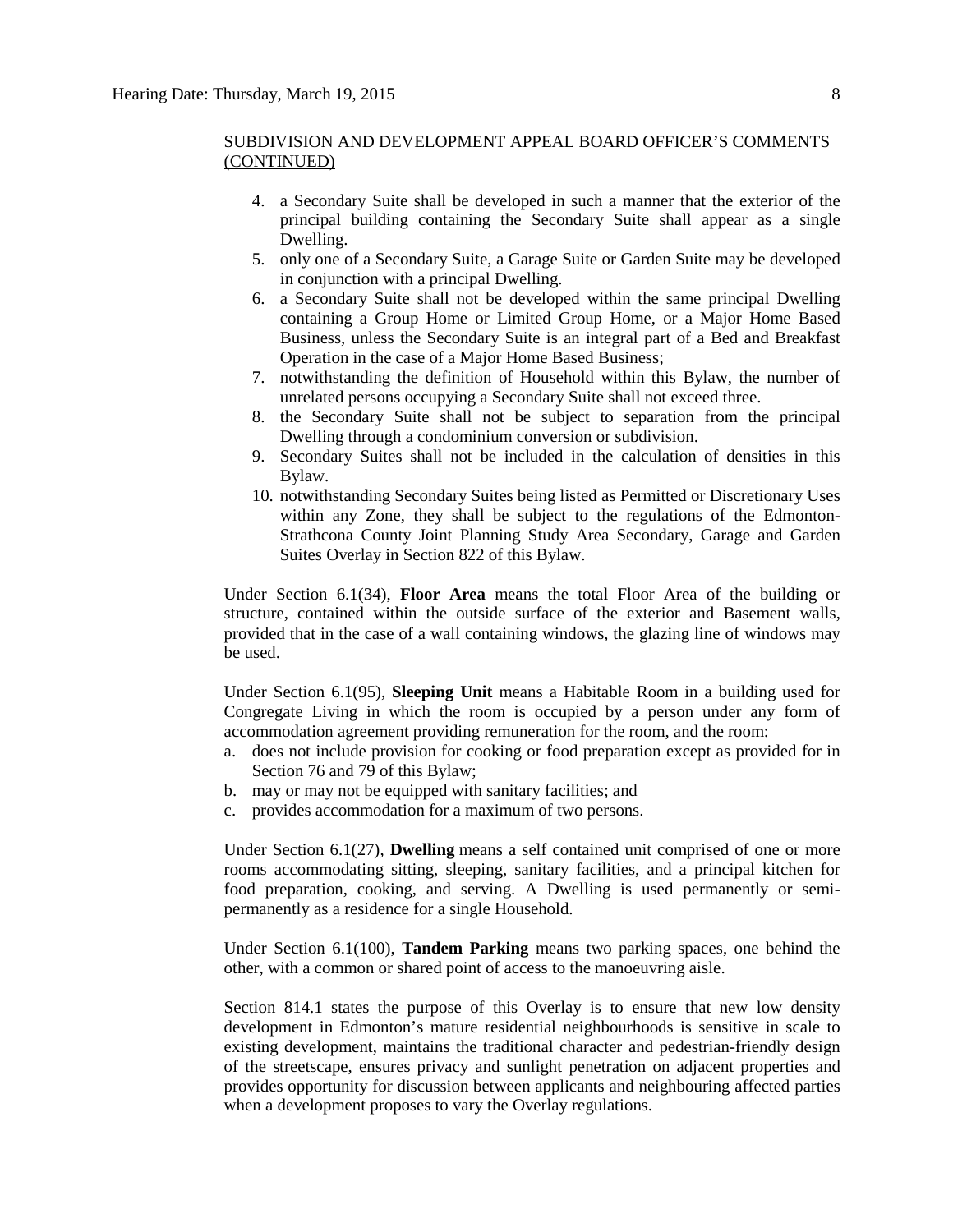Section 140.1 states the purpose of the RF3 Small Scale Infill Development Zone is to provide for Single Detached Housing and Semi-detached Housing while allowing smallscale conversion and infill redevelopment to buildings containing up to four Dwellings, and including Secondary Suites under certain conditions.

| <b>Application</b>             | <b>Description</b>                                                                                                                          | <b>Decision</b>                                                                                                                                                                                                                                                                                                                                                                       |
|--------------------------------|---------------------------------------------------------------------------------------------------------------------------------------------|---------------------------------------------------------------------------------------------------------------------------------------------------------------------------------------------------------------------------------------------------------------------------------------------------------------------------------------------------------------------------------------|
| <b>Number</b><br>160302808-001 | <b>Violation Notice</b>                                                                                                                     | November 17, 2014; An inspection of<br>the above noted property by this<br>Department revealed that a Secondary<br>Suite has been constructed at this<br>location for which without a valid<br>Development Permit.                                                                                                                                                                    |
|                                |                                                                                                                                             | In accordance with Section 5.1 of the<br>City of Edmonton Zoning Bylaw<br>12800, the addition of a Secondary<br>Suite to a Single Detached Dwelling<br>constitutes Development requiring a<br>Development Permit.                                                                                                                                                                     |
|                                |                                                                                                                                             | You must obtain a development permit<br>for the Secondary Suite or revert the<br>property back to a Single Detached<br>Dwelling by decommissioning<br>the<br>Secondary Suite. To decommission the<br>Secondary Suite, you must remove all<br>doors separating the ground floor from<br>the second floor, and you must remove<br>one stove and the electrical outlet to that<br>stove. |
|                                |                                                                                                                                             | If this notice is not complied with by<br>January 2, 2015, the City of Edmonton<br>fines<br>will<br>issue<br>and/or<br>pursue<br>enforcement under the provisions of the<br>Municipal Government Act, R.S.A.<br>$2000.$ [].                                                                                                                                                           |
| 61696044-001                   | To<br>construct<br>Single<br>a<br>Detached House with rear<br>exterior basement access<br>and to demolish a Single<br><b>Detached House</b> | Issued December 1, 2006.                                                                                                                                                                                                                                                                                                                                                              |

The following jobs are listed in the Sustainable Development POSSE system: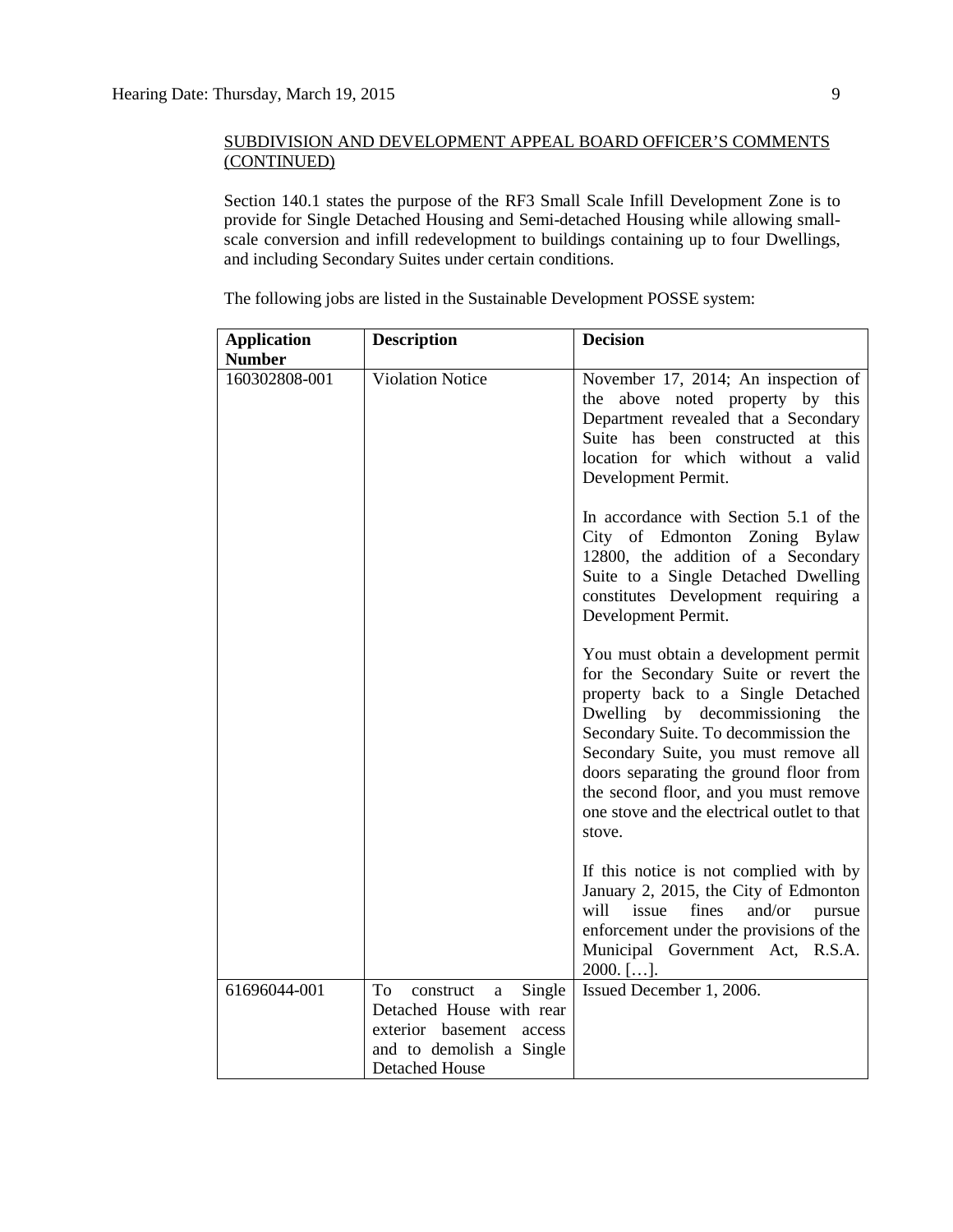Provincial legislation requires that the Subdivision and Development Appeal Board issue its official decision in writing within fifteen days of the conclusion of the hearing. Bylaw No. 11136 requires that a verbal announcement of the Board's decision shall be made at the conclusion of the hearing of an appeal, but the verbal decision is not final nor binding on the Board until the decision has been given in writing in accordance with the Municipal Government Act.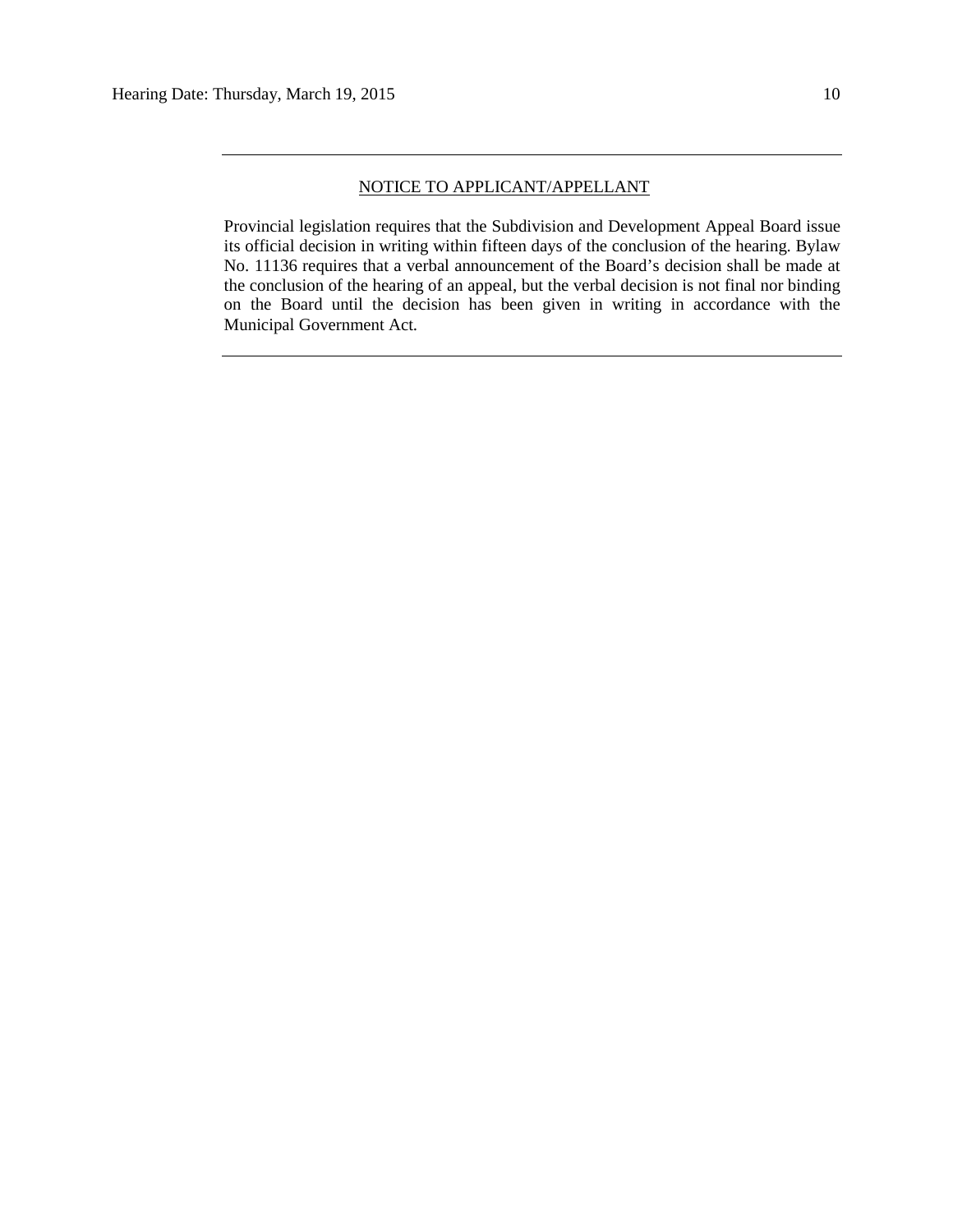



**Site Location File: SDAB-D-15-058**

N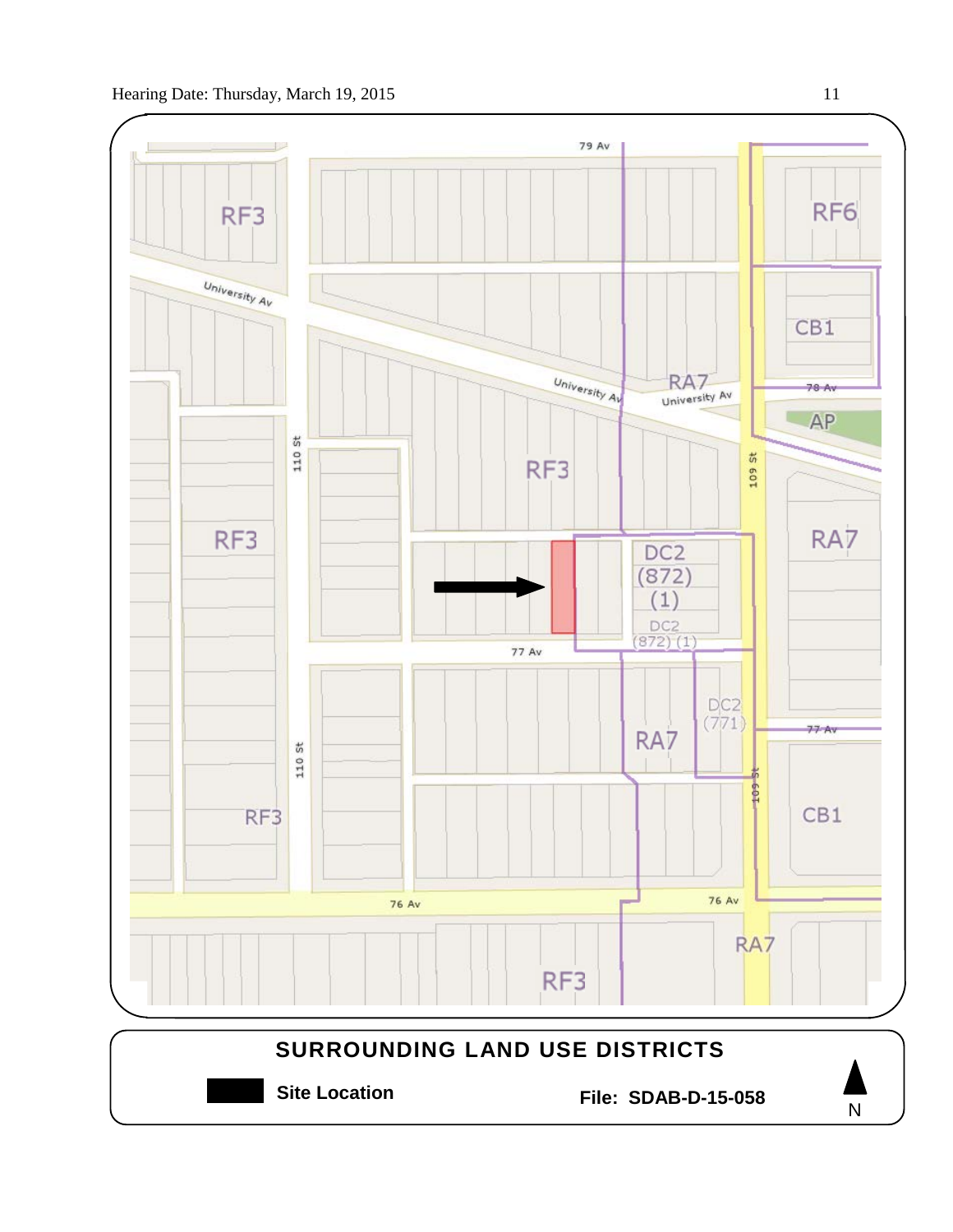### **ITEM III: 1:00 P.M. FILE: SDAB-D-15-057**

## AN APPEAL FROM THE DECISION OF THE DEVELOPMENT OFFICER BY AN ADJACENT PROPERTY OWNER

APPELLANT:

APPLICATION NO.: 163889410-001

APPLICATION TO: To install a Freestanding Minor Digital

DECISION OF THE DEVELOPMENT AUTHORITY: Approved with conditions

On-premises Off-premises Sign (2 faces north / south) (OUTFRONT MEDIA).

DECISION DATE: February 4, 2015

DATE OF APPEAL: February 19, 2015

NOTIFICATION PERIOD: February 10, 2015 through February 23,

RESPONDENT:

MUNICIPAL DESCRIPTION OF SUBJECT PROPERTY: 12320 - Mount Lawn Road NW

LEGAL DESCRIPTION: Plan 0222822 Blk J Lot 3

OVERLAY: N/A

ZONE: IB Industrial Business Zone

2015

STATUTORY PLAN: Yellowhead Corridor Area Structure Plan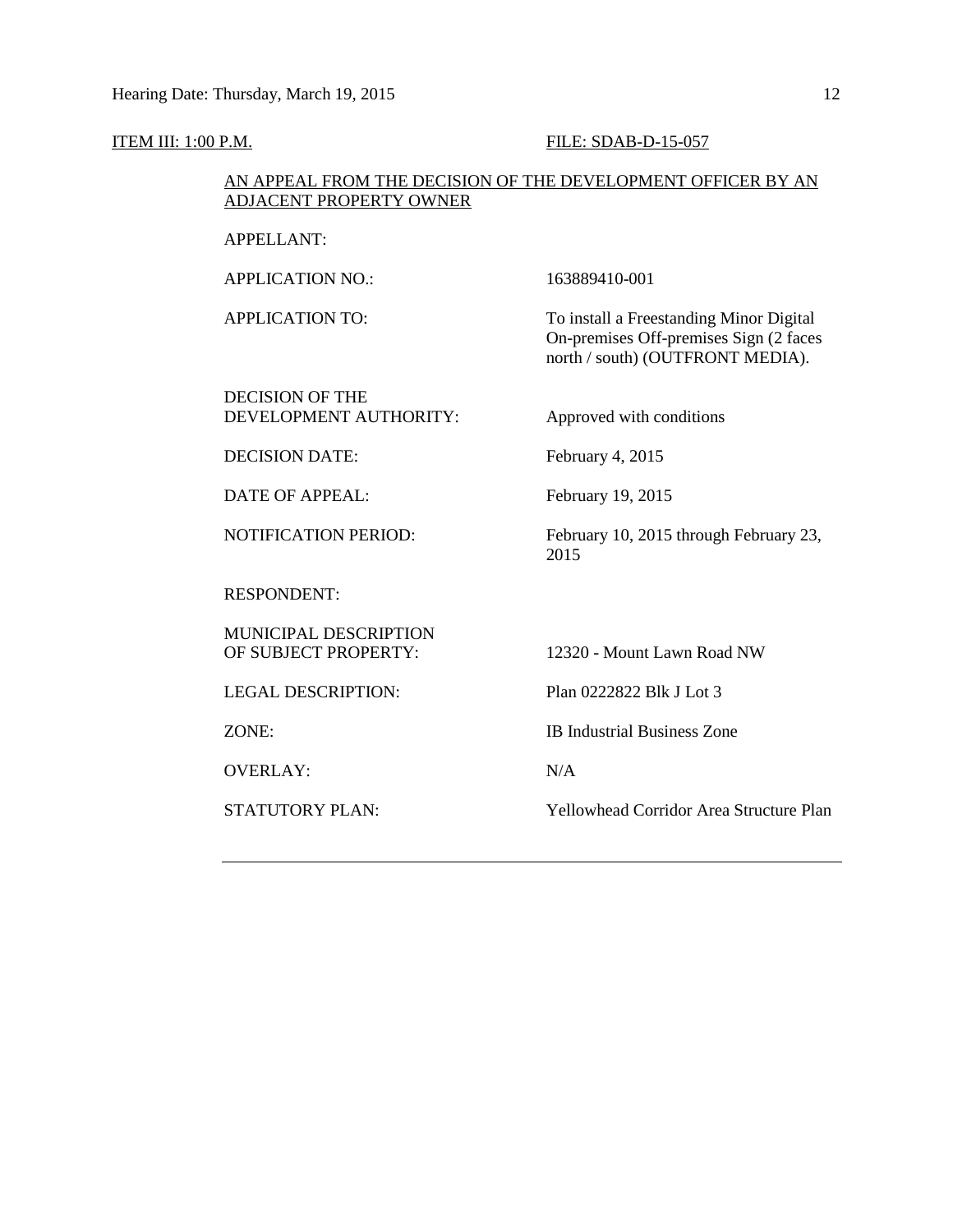### DEVELOPMENT OFFICER'S DECISION

- APPROVED The proposed development is approved subject to the following conditions:
	- 1) The sign permit is approved for a period of 5 years. A new permit shall be required to extend the duration on or before February 4, 2020.
	- 2) The maximum Height shall be 8.0 m. (Reference Section 59F.3(6)(b))
	- 3) The maximum Width shall be 16.0 m. (Reference Section 59F.3(6)(c))
	- 4) The maximum Area shall be:

i) 65.0 m2 for proposed Signs that are Freestanding Signs. The maximum combined Area of Digital Sign Copy and any other type of Copy on the same Sign face shall not exceed ii) 65.0 m2. (Reference Section  $59F.3(6)(d)(ii)$ )

5) Proposed Sign locations shall be separated from any other Digital Sign greater than 8.0 m2 or Off-premises Sign as follows:

- Proposed Sign Area: Greater than 8.0m2 to less than 20m2 the minimum separation distance from Digital Signs greater than 8.0 m2 or other Off-premises Sign shall be 100m.

- Proposed Sign Area: 20m2 to 40m2: the minimum separation distance shall be 200m.

- Proposed Sign Area greater than 40m2: the minimum separation distance shall be 300m.

The separation shall be applied from the larger Off-premises Sign or Digital Sign location. (Reference Section 59F.3(6)(e))

- 6) Proposed Signs with an Area greater than 8.0 m2 shall not be located within any Setback. (Reference Section 59F.3(6)(j))
- 7) The maximum number of Freestanding On-premises Signs, Roof Onpremises Signs, Major Digital Signs, Minor Digital On-premises Signs, Minor Digital On-premises Off-premises Signs and Minor Digital Offpremises Signs on a Site shall be four. (Reference Section 59F.3(6)(k))
- 8) Major Digital Signs, Minor Digital On-premises Signs, Minor Digital Offpremises Signs, and Minor Digital On-premises Off-premises Signs shall be located such that the Sign does not obscure a driver decision point. The Development Officer and Transportation Services shall be satisfied that each Copy Area:

- Does not physically obstruct the sightlines or view of a traffic control device or traffic control signal for oncoming vehicle traffic. (Reference Section  $59.2(2)(a)$ )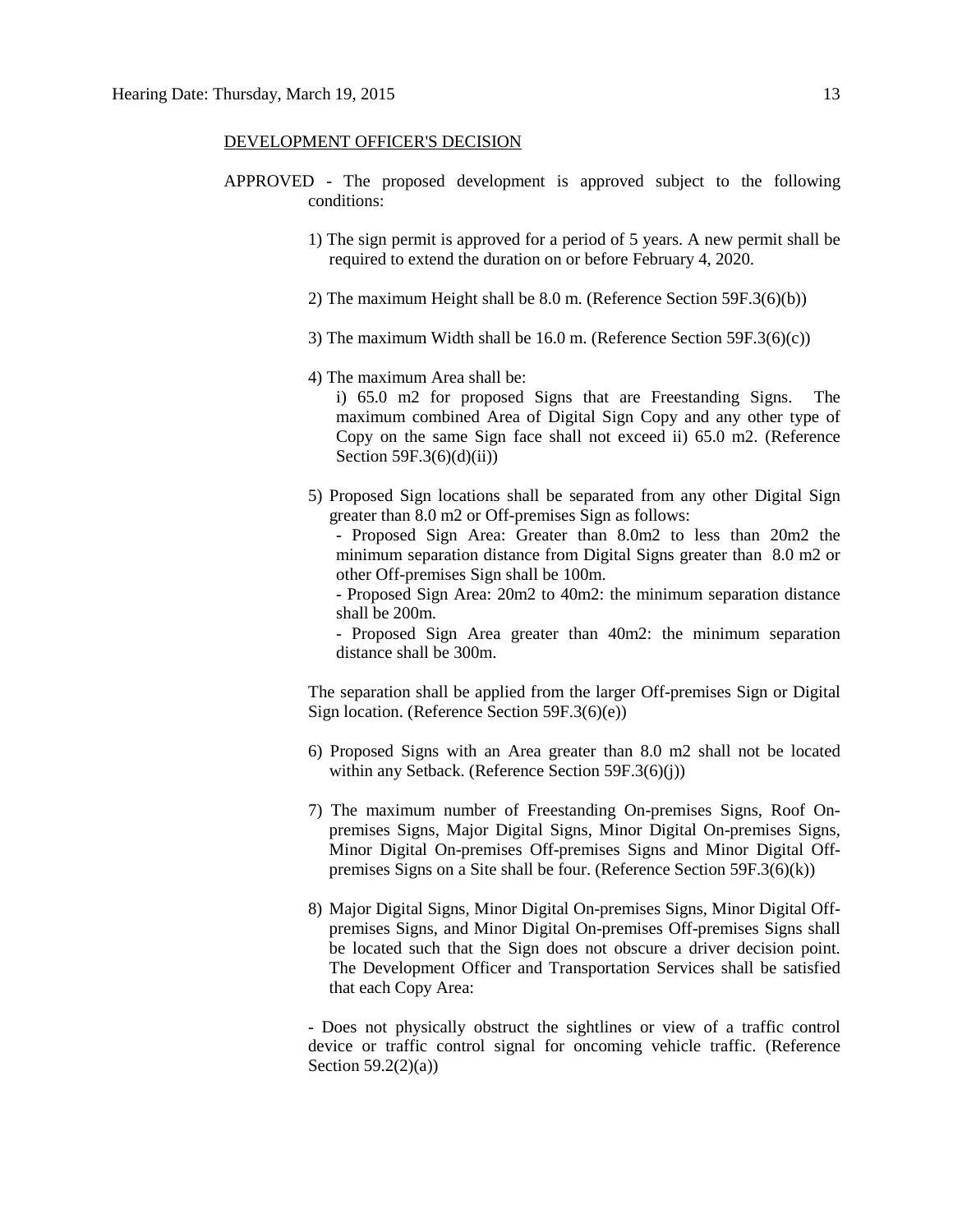### DEVELOPMENT OFFICER'S DECISION (CONTINUED)

- Is not located in the field of view near or past the traffic control device or traffic control signal in the sightlines of oncoming vehicle traffic. (Reference Section 59.2(2)(b))

- Is not located in the field of view near or past other traffic conflict points such as intersections, merge points, exit ramps, or curved roadways. (Reference Section 59.2(2)(c))

- Illumination does not compete with or dull the contrast of the traffic control device or traffic control signal for oncoming vehicle traffic. (Reference Section 59.2(2)(d))

- 9) All Freestanding Signs, Major Digital Signs, Minor Digital On-premises Signs, Minor Digital Off-premises Signs, and Minor Digital On-premises Off-premises Signs shall be located so that all portions of the Sign and its support structure are completely located within the property and no part of the Sign may project beyond the property lines unless otherwise specified in a Sign Schedule. (Reference Section 59.2(12))
- 10)An approved Development Permit means that the proposed development has been reviewed against the provisions of this bylaw. It does not remove obligations to conform with other legislation, bylaws or land title instruments such as the Municipal Government Act, the Edmonton Building Permit Bylaw or any caveats, covenants or easements that might be attached to the Site. (Reference Section 5.2)

## Advisements:

Should the Applicant wish to display video or any form of moving images on the sign, a new Development Application for a major digital sign will be required. At that time, Transportation Services will require a safety review of the sign prior to responding to the application.

### **Variances:**

- 1) Minor Digital On-premises Off-premises signs are a discretionary use in the IB zone. (Reference Section 400.3(40))
- 2) To vary the required separation distance between the proposed Sign and another Digital Sign (27 m2 in area), from 200 m to 190 m (Reference Section 59F.3(6)(e)).

### APPELLANT'S SUBMISSION

I am writing this letter on behalf of Baron Real Estate Investments Ltd., the owner of a property and building located at 12325 Mount Lawn Road Edmonton, AB. I am the authorized City contact and corporate director for the abovementioned property.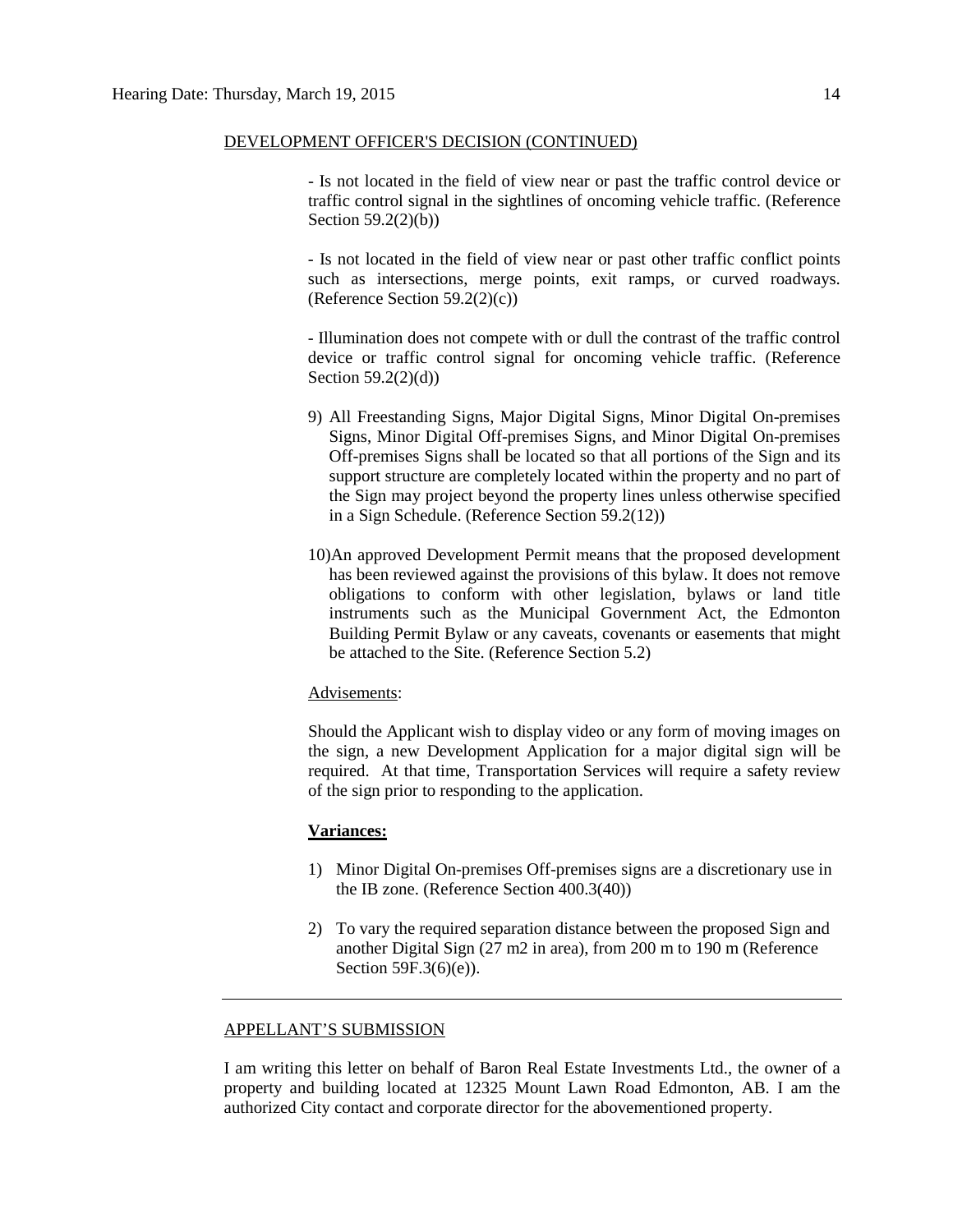### APPELLANT'S SUBMISSION (CONTINUED)

We object to the proposed development Permit No: 163889410-001 for the following reasons:

- 1) As a discretionary use, the proposed development should not be approved given the proliferation of third party free standing signs in the in the area. Please see diagram attached.
- 2) The proposed development is not compliant with the required separations from multiple existing sign structures in close proximity. Please see diagram attached.

As a property owner in the area, we expect that required separations along with the proliferation of similar existing developments be given greater consideration by the Subdivision & Development Appeal Board.

We respectfully submit that the development permit be rescinded, that required separations not be relaxed and that this type of development is not a suitable discretionary use in the proposed area given the current condition of existing sign density.

The permit should further be reviewed for accuracy to ensure that all existing signs in the area, along with separation measurements, were properly considered, as this does not appear to be the case.

If indeed the City chooses to relax separation requirements and award a discretionary use in this case, we would appreciate a written response outlining the reasons for any such decision.

### SUBDIVISION AND DEVELOPMENT APPEAL BOARD OFFICER'S COMMENTS

This is an application to install a Freestanding Minor Digital On-premises Off-premises Sign (2 faces north/south) (OUTFRONT MEDIA).

The site is located northwest of Mount Law Road, south of 124 Avenue and east of Wayne Gretzky Drive and is zoned IB Industrial Business Zone, Section 400 of the Edmonton Zoning Bylaw 12800. The site is within the Yellowhead Corridor Area Structure Plan, Bylaw 7044, as amended, approved by Council April 13, 1983.

A **Minor Digital On-premises Off-premises Sign** is a Discretionary Use in the IB Industrial Business Zone, Section 400.3(40).

Under Section 7.9(8), **Minor Digital On-premises Off-premises Signs** means any Sign that is remotely changed on or off Site and has a Message Duration greater than or equal to 6 seconds. Minor Digital On-premises Signs incorporate a technology or method allowing the Sign to change Copy without having to physically or mechanically replace the Sign face or its components. The Copy on such Sign identifies or advertises a business, activity, service or product located on the premises or Site where the Sign is displayed.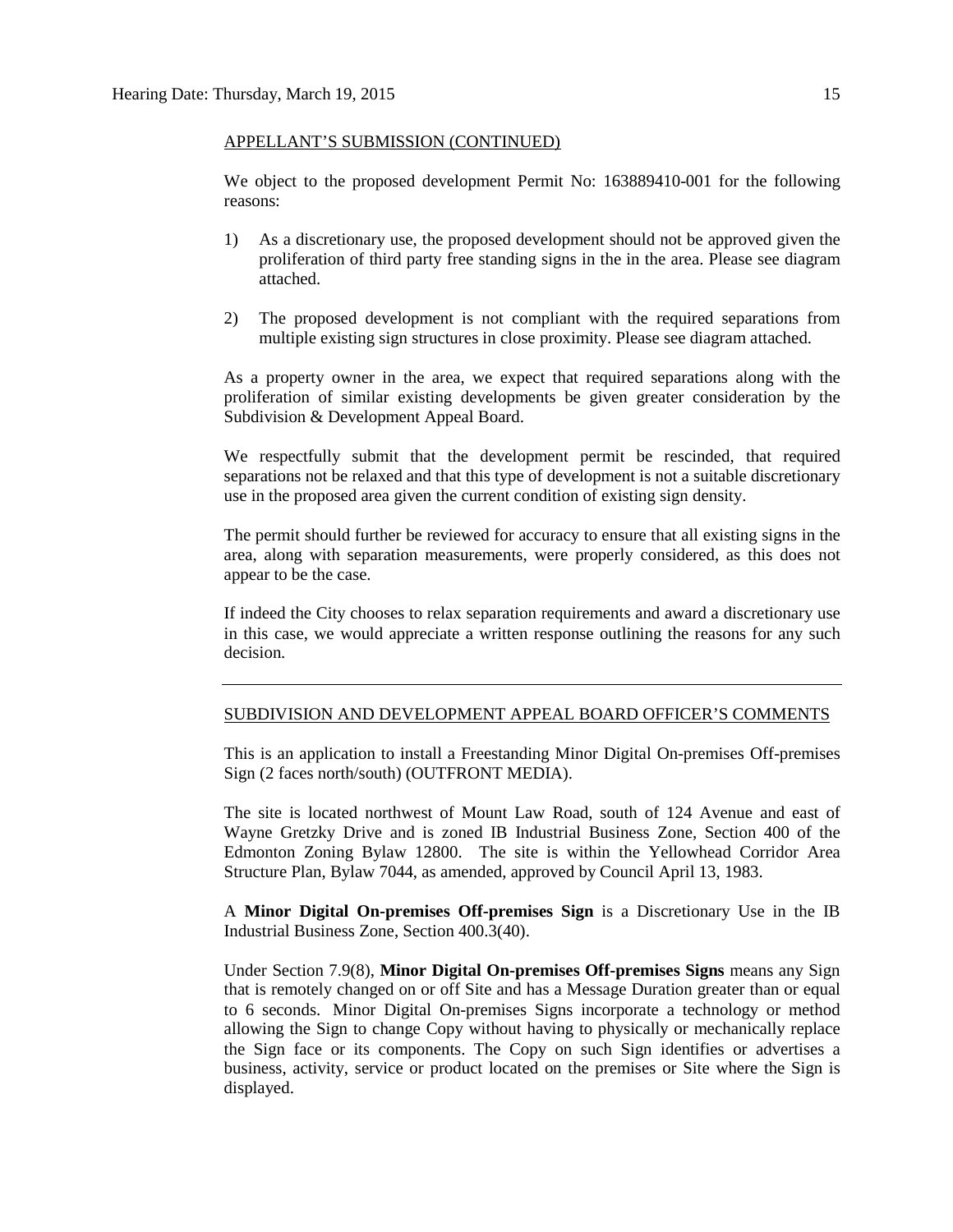The submitted Site Plan shows the proposed Sign is v-shaped and is located 3.0 metres from the (west) lot line, and 6.0 metres from the (north) lot line. The proposed Sign faces northbound and southbound traffic on Wayne Gretzky Drive and eastbound traffic on 124 Avenue.

The plans show that each Copy has a horizontal dimension of 6.10 metres, and a vertical dimension of 3.05 metres. The proposed Sign is 8.00 metres in Height. **However**, it should be noted a Height of 8.30 metres is proposed on the Site Plan.

This application was approved by the Development Officer subject to conditions.

Pursuant to Section 11.3 and 11.4 and subject to the right of appeal to the Subdivision and Development Appeal Board, Section 21.1, the Development Officer granted the following variance:

Section 400.4(6) states Signs shall comply with the regulations found in Schedule 59F.

Schedule 59F.3(6)(e) states, for Minor Digital On-premises Off-premises Signs the proposed Sign locations shall be separated from any other Digital Sign greater than 8.0 square metres or Off-premises Sign as follows:

| Proposed Sign Area                | Minimum separation distance<br>from Digital Signs greater than<br>square metres or other Off-<br>8.0<br>premises Sign |
|-----------------------------------|-----------------------------------------------------------------------------------------------------------------------|
| Greater than 8.0 square metres to | 100 metres                                                                                                            |
| less than 20 square metres        |                                                                                                                       |
| 20 square metres to 40 square     | 200 metres                                                                                                            |
| metres                            |                                                                                                                       |
| Greater than 40 square metres     | 300 metres                                                                                                            |

The separation shall be applied from the larger Off-premises Sign or Digital Sign location.

**The Development Officer determined a separation distance of 200 metres is required. The Development Officer determined the proposed development provides a separation distance of 190 metres, which is deficient by 10 metres.**

The decision of approval by the Development Officer has been appealed by an adjacent property owner located at 12325 Mount Lawn Road.

Schedule 59F.3(6) states Minor Digital On-premises Off-premises Signs and Minor Digital Off-premises Signs shall be subject to the following regulations: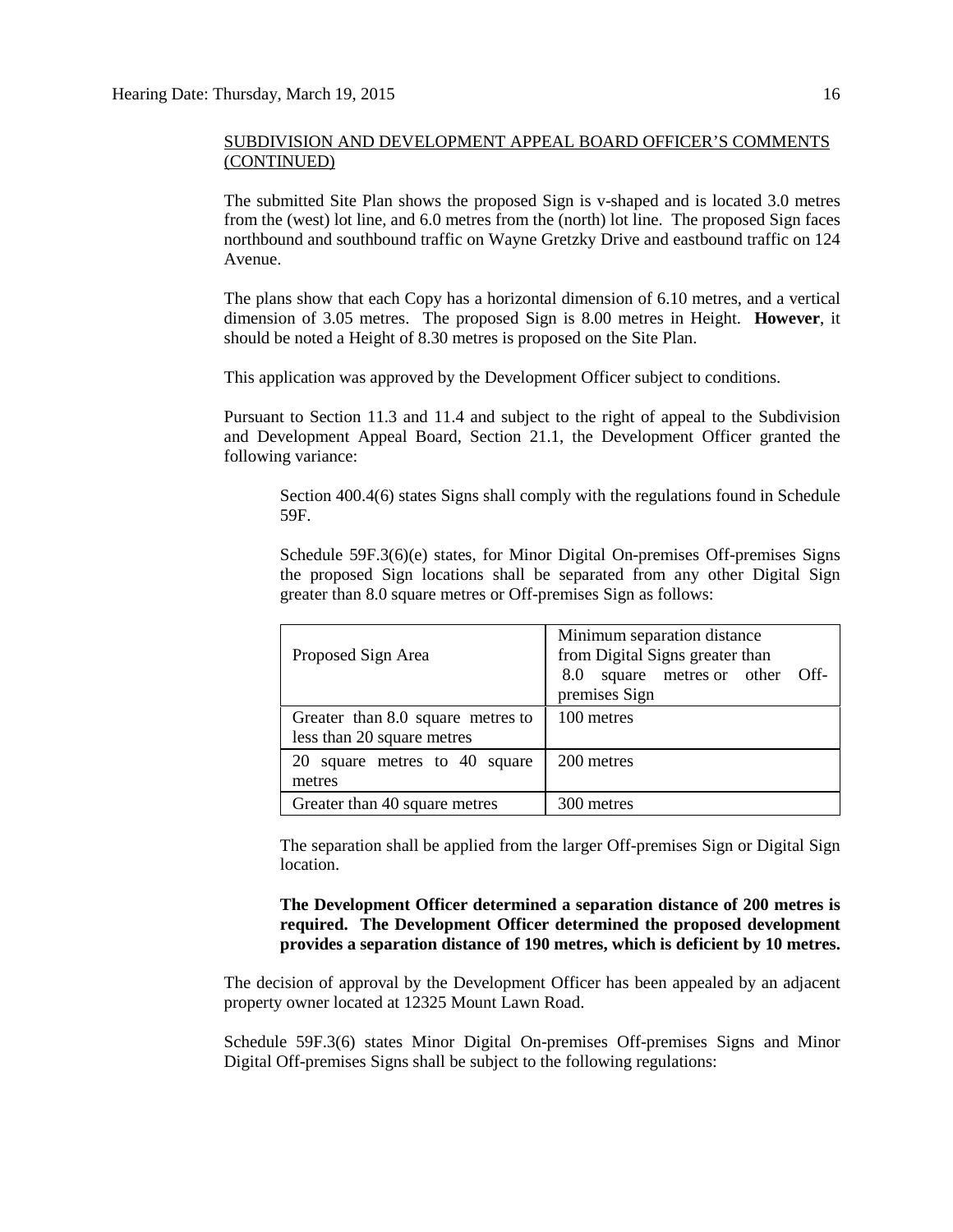- a. proposed Signs are prohibited in the civic centre area bounded by 105 Avenue to the north, the North Saskatchewan River Valley to the south, 97 Street to the east, and 100 Street to the west;
- b. the maximum Height shall be [8.0 me](javascript:void(0);)tres;
- c. the maximum Width shall be [16.0 me](javascript:void(0);)tres;
- d. the maximum Area shall be:
	- i. …
	- ii. 65.0 square metres for proposed Signs that are Freestanding Signs. The maximum combined Area of Digital Sign Copy and any other type of Copy on the same Sign face shall not exceed 65.0 square metres;
- e. …
- f. …
- g. …
- h. …
- i. …
- j. proposed Signs with an Area greater than 8.0 square metres shall not be located within any Setback;
- k. the maximum number of Freestanding On-premises Signs, Roof On-premises Signs, Major Digital Signs, Minor Digital On-premises Signs, Minor Digital Onpremises Off-premises Signs and Minor Digital Off-premises Signs on a Site shall be four; and
- l. an application for the renewal of a Sign with a lawful permit existing at the time of the passage of Bylaw 15892 will not be refused for the sole reason that it does not comply with all development regulations of this Bylaw. Application renewals shall demonstrate that the Sign meets the automatic light level controls outlined in Section 59.2(5) and traffic safety regulations in Section 59.2(2).

Under Section 6.2(24), **Sign Area** means the entire area of the Sign on which Copy is intended to be placed. In the case of double-faced or multi-faced Sign, only half of the area of each face of the Sign used to display advertising Copy shall be used in calculating the total Sign Area.

Under Section 6.2(3), **Copy** means the letters, graphics or characters that make up the message on the Sign face.

Section 400.1 states the purpose of the IB Industrial Business Zone is to provide for industrial businesses that carry out their operations such that no nuisance is created or apparent outside an enclosed building and such that the Zone is compatible with any adjacent non-industrial Zone, and to accommodate limited, compatible non-industrial businesses. This Zone should normally be located on the periphery of industrial areas and adjacent to arterial or major collector roadways.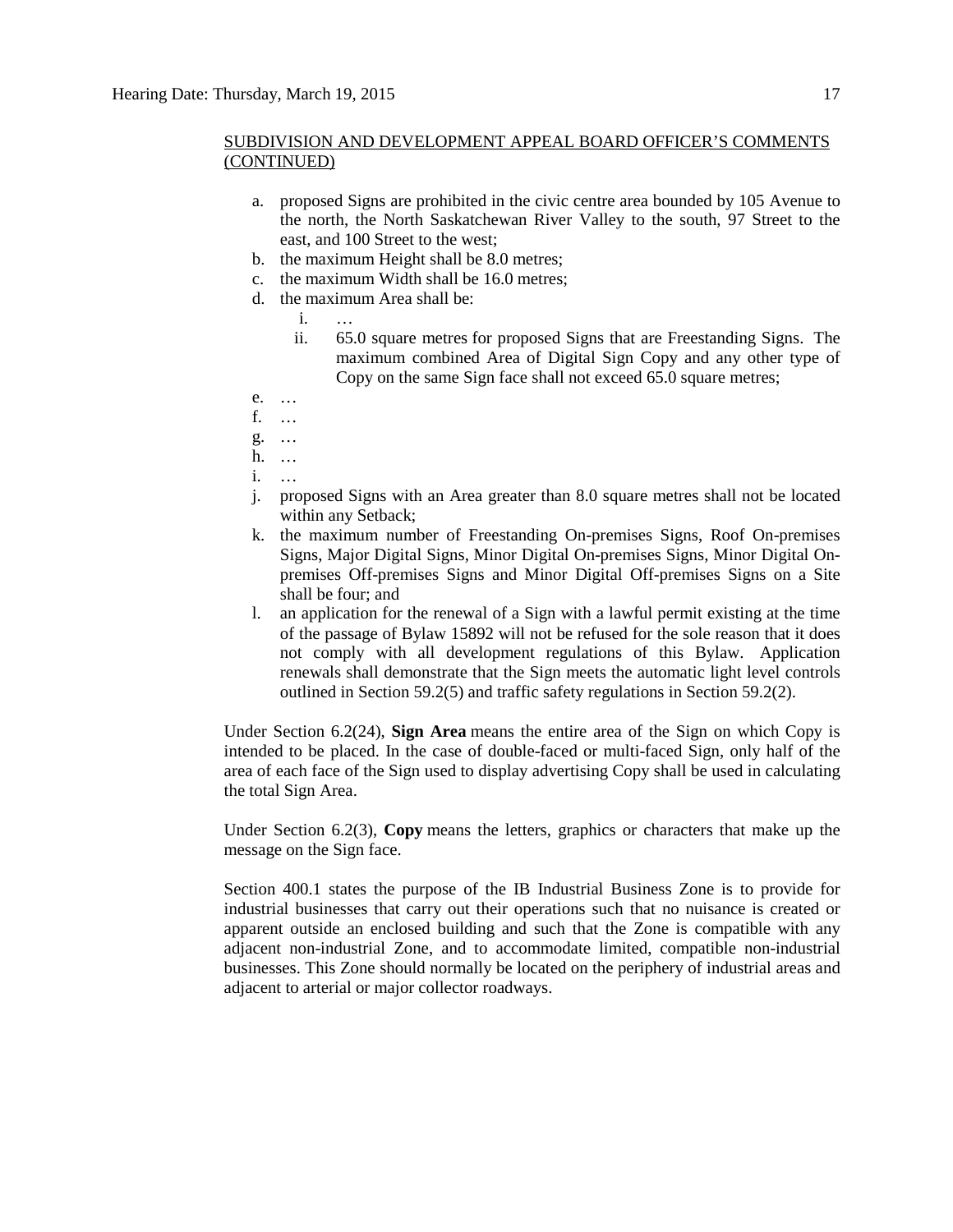Included in the Sustainable Development Department's POSSE system, under "SDAB", is a Memorandum dated January 7, 2015 from Rob Metcalf, Senior Transportation Technician, Sustainable Transportation, Transportation Planning Branch which indicates that Transportation Services has reviewed the development application and does not have any issues or concerns with the parking variance associated with this application subject to an advisement if approved. **A copy of the Memorandum from Transportation Services is on file.**

The following permit applications are listed in the Sustainable Development POSSE system:

| <b>Application</b> | <b>Description</b>                                                                  | <b>Decision</b>                          |
|--------------------|-------------------------------------------------------------------------------------|------------------------------------------|
| <b>Number</b>      |                                                                                     |                                          |
| 80990294-002       | To extend the duration of   March 18, 2014; Refused.<br>existing Off-Premises<br>an |                                          |
|                    | Advertising<br>General                                                              |                                          |
|                    | Freestanding Sign (double)                                                          |                                          |
|                    | sided, facing north/south).                                                         |                                          |
| 80990294-001       | Off-<br>To<br>construct<br>an                                                       | Issued November 26, 2008 for a period    |
|                    | premises Freestanding Sign                                                          | of up to five years on or before October |
|                    | (3<br>metres by 6<br>metres                                                         | 24, 2013.                                |
|                    | Sided<br>Single<br>facing                                                           |                                          |
|                    | north/south).                                                                       |                                          |

# NOTICE TO APPLICANT/APPELLANT

Provincial legislation requires that the Subdivision and Development Appeal Board issue its official decision in writing within fifteen days of the conclusion of the hearing. Bylaw No. 11136 requires that a verbal announcement of the Board's decision shall be made at the conclusion of the hearing of an appeal, but the verbal decision is not final nor binding on the Board until the decision has been given in writing in accordance with the Municipal Government Act.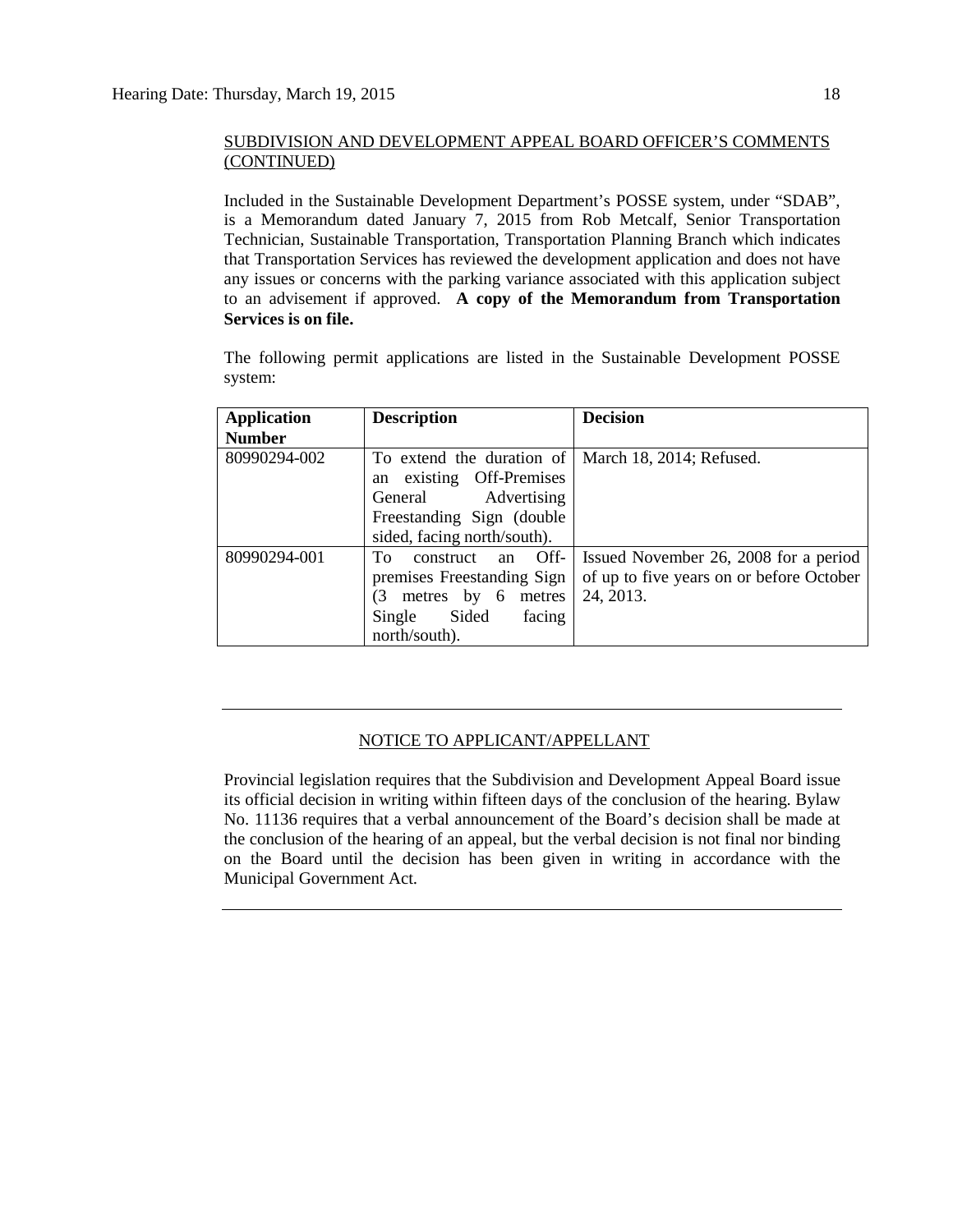